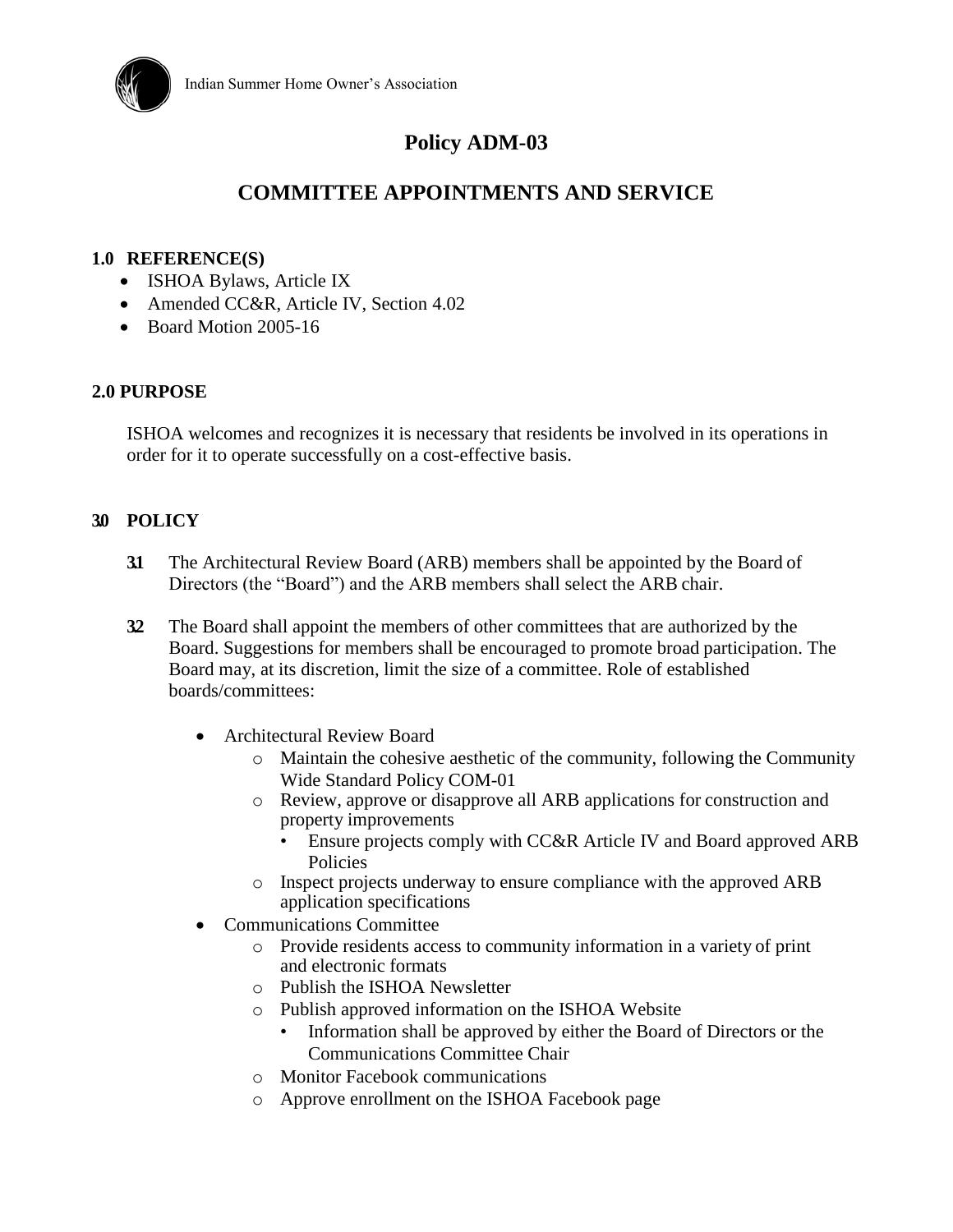- Community Liaison
	- o Conduct new homeowner welcome meeting
	- o Organize and support the annual community-wide garage sale
	- o Organize annual community-wide BBQ
	- o Provide support to the Board of Directors for the annual HOA meeting
	- o Organize annual community-wide holiday party
- Compliance Committee
	- o Support homeowner adherence to the CC&Rs, Community-wide Standards, and adopted policies
	- o Provide oversight of monthly compliance inspection
		- Actual inspection may be delegated to the management company
	- o Communicate with the ARB regarding potential violations
- Maintenance Committee
	- o Manage the maintenance of the community's common areas
		- Draft RFP for maintenance work
		- Review and submit to the Board recommendations for needed projects
			- Special projects
			- Reserve Study projects
	- o Manage contractors in support of infrastructure maintenance
- Nature Preserve Committee
	- o Oversee the maintenance of the community's nature preserve
- Pet Committee
	- o Support a pet friendly environment within the community
	- o Maintain pet waste stations within the community
		- Waste bag stations
		- Pet waste bins
	- o Investigate and resolve pet complaint issues in coordination with the compliance committee
- Security Committee
	- o Oversee the maintenance of our community's gated entrances
	- o Manage security contract
		- May be delegated to the management company
	- o Manage gate/camera maintenance contracts
		- May be delegated to the management company)
	- o Support safety initiatives that enhance the livability in the community
		- Coordinate with local law enforcement agencies as needed
	- o Support a safe commuter and pedestrian experience in the community (potential list of traffic calming devices)
		- Speed humps
		- Electronic speed notification signs
		- Speed camera
		- Speed radar devices
- **3.3** The Board shall appoint all committee members and the committee chairs to one year (calendar) terms. It is anticipated that committee chairs will be re-appointed for one additional term, then the chairmanship shall rotate; however, the Board may vary this practice in its discretion depending on the circumstances at the time.